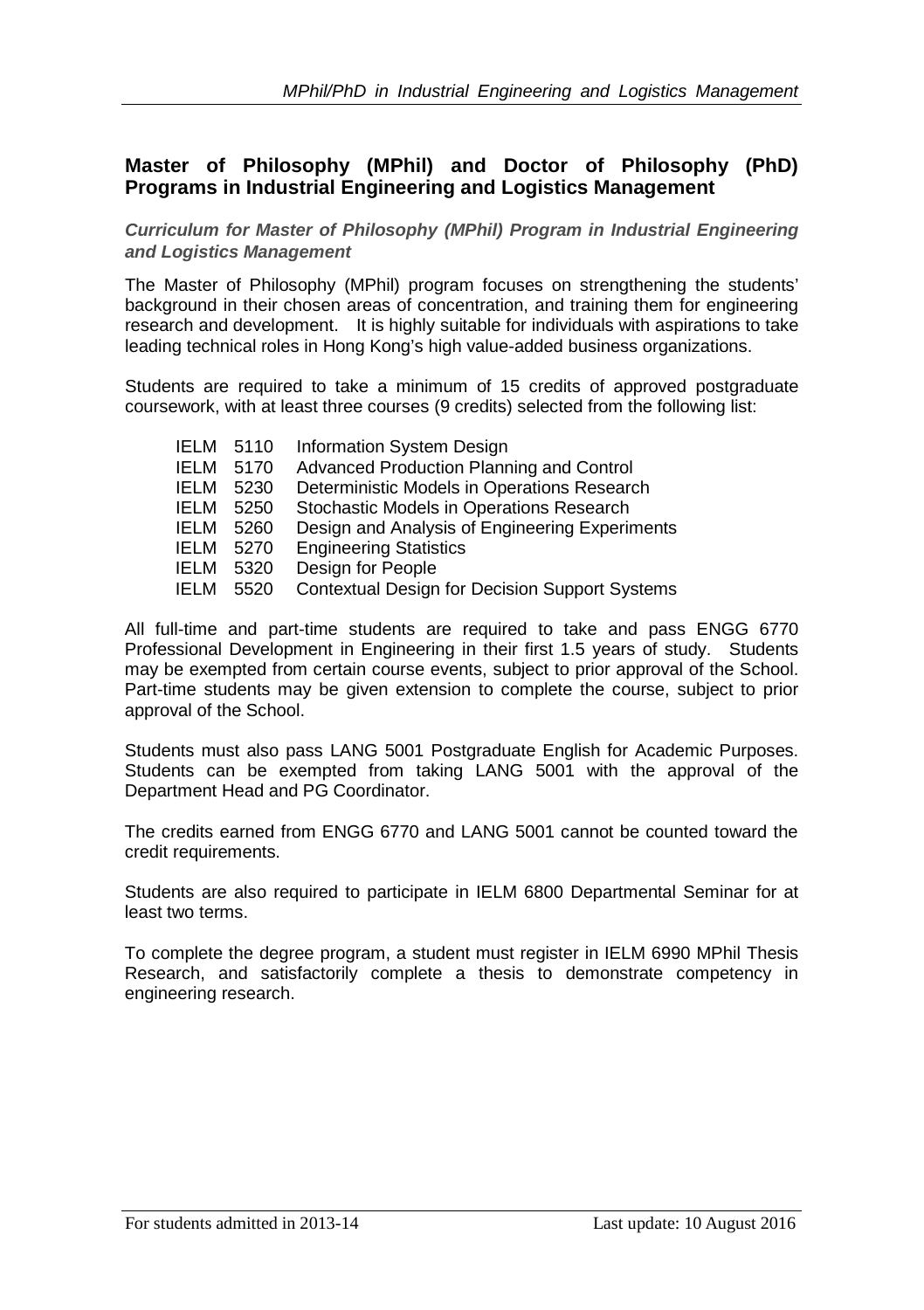## Energy Technology Concentration

In addition to the program requirements specified above, students who opt for the Energy Technology concentration are required to:

- Take one ENEG course:
- Complete ENEG 6010 Advanced Topics in Energy Technology for one term. They can use ENEG 6010 to replace one term of registration of IELM 6800; and
- Conduct research in energy area.

## *Curriculum for Doctor of Philosophy (PhD) Program in Industrial Engineering and Logistics Management*

The Doctor of Philosophy (PhD) program caters for students who wish to pursue a career in advanced industrial research and development, or university research and teaching. It emphasizes training in original thinking and independent research. Students are free to design the program of study most suitable to their interests and needs. The program of study should cover a specialized area in industrial The program of study should cover a specialized area in industrial engineering.

The PhD program aims at developing students' skills in identifying issues related to a theoretical problem or a practical application, formulating an original research project that addresses some of the significant issues, and independently creating an effective solution to the problem.

Students who have a bachelor's degree are required to take a minimum of 30 credits of approved coursework. Students entering with master's degrees from other universities may be granted credit transfer of up to 12 credits. Subject to the approval of the thesis supervisor and the PG Committee, a maximum of 6 credits of undergraduate 4000-level coursework may be counted toward the degree requirements.

Students are also required to fulfill the school requirements on PhD programs stipulated in the section of *School of Engineering*.

Specific program requirements are as below:

a) Taking five courses from the following list:

| IFI M       | 5110 | Information System Design                      |
|-------------|------|------------------------------------------------|
| IELM        | 5170 | Advanced Production Planning and Control       |
| <b>IELM</b> | 5230 | Deterministic Models in Operations Research    |
| <b>IELM</b> | 5250 | Stochastic Models in Operations Research       |
| <b>IELM</b> | 5260 | Design and Analysis of Engineering Experiments |
| IFI M       | 5270 | <b>Engineering Statistics</b>                  |
| IELM        | 5320 | Design for People                              |
| IFI M       | 5520 | Contextual Design for Decision Support System  |
|             |      |                                                |